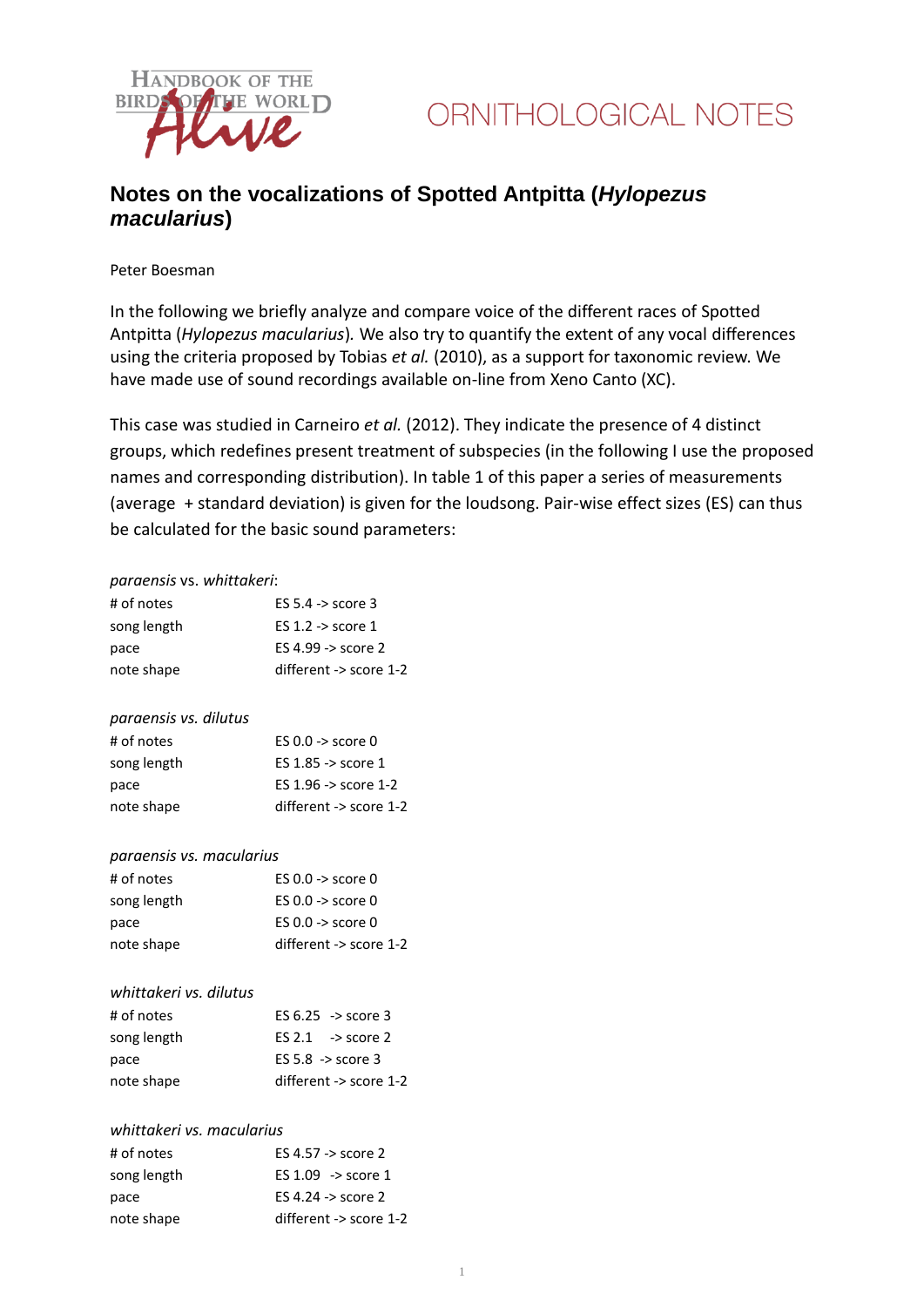

# ORNITHOLOGICAL NOTES

#### *dilutus vs. macularius*

| # of notes  | ES $0.0 \rightarrow$ score $0$  |
|-------------|---------------------------------|
| song length | ES $1.87 \rightarrow$ score $1$ |
| pace        | ES $1.88 \rightarrow$ score $1$ |
| note shape  | almost identical -> score 0     |



*Figure 1*: from top to bottom: *macularius, dilutus, paraensis* and *whittakeri*

### Discussion of vocal differences

The authors consider *dilutus* and *macularius* not to be sufficiently divergent to consider them as two distinct BSC species. The remaining 3 groups are proposed as distinct species, although the authors indicate they don't meet the 3-differences yardstick proposed by Isler *et al.* 1998). SACC confirmed surprisingly 'strong vocal evidence' as an important reason for elevating these to species rank http://www.museum.lsu.edu/~Remsen/SACCprop622.htm .

The score for vocal difference between *dilutus vs macularius* is 2. The authors themselves propose to treat these as a single species. This means however that *dilutus/macularius* should be grouped, and previous scores should be reviewed in comparison with this clustered group.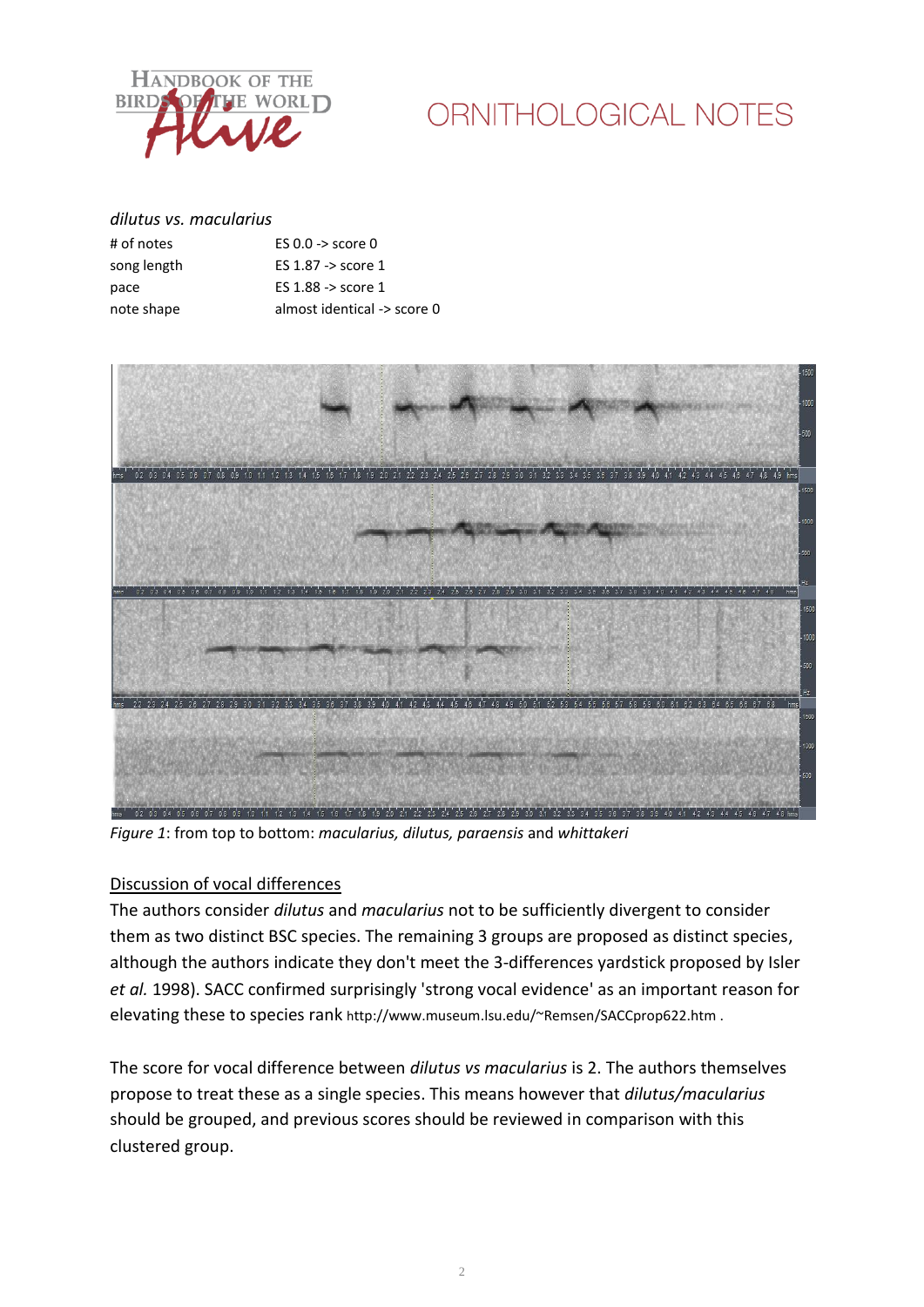

# ORNITHOLOGICAL NOTES

### *paraensis vs. dilutus/macularius*

| # of notes  | score 0                |
|-------------|------------------------|
| song length | score 0                |
| pace        | score 1                |
| note shape  | different -> score 1-2 |
|             |                        |

| whittakeri vs. dilutus/macularius |                        |  |
|-----------------------------------|------------------------|--|
| # of notes                        | score 2-3              |  |
| song length                       | score 1-2              |  |
| pace                              | score 2-3              |  |
| note shape                        | different -> score 1-2 |  |

It would seem that the vocal difference of *paraensis vs. dilutus/macularius* is quite small as well: total score 2-3 (also confirmed by listening to recordings of both groups: they are identifiable but difference is small (Fig. 1).

Race *whittakeri* on the other hand retains a score of about 5 vs. the two other groups (even if *paraensis* would also be lumped with *dilutus/macularius,* which would be a bit awkward distribution-wise*).* Main differences are that song consists typically of 5 notes rather than 6, delivered at a slower pace, resulting in a marginally longer song strophe.

We can thus conclude that the proposed recognition of 4 races is supported by moderate scores (folllowing Tobias 2010) for vocal differences, but only the newly defined race *whittakeri* stands out.

This note was finalized on 23rd June 2015, using sound recordings available on-line at that moment. We would like to thank in particular the sound recordists who placed their recordings for this species on XC: Nick Athanas, Peter Boesman, David Edwards, Sidney Dantas, Patrick Ingremeau, Jon King, Dan Lane, Alex Lees, Gabriel Leite, Hans Matheve, Luiz Mazzoni, Nargila Moura, Alexandre Renaudier, Micah Riegner, Fabrice Schmitt, Andrew Spencer and Charlie Vogt.

#### **References**

Carneiro, L. S., Gonzaga, L. P., Rêgo, P. S., Sampaio, I., Schneider, H., and Aleixo, A. (2012). Systematic revision of the Spotted Antpitta (Grallariidae: Hylopezus macularius), with description of a cryptic new species from Brazilian Amazonia. Auk 129: 338-351.

Isler, M. L., P. R. Isler, and Whitney B. M. (1998). Use of vocalizations to establish species limits in antbirds (Passeriformes: Thamnophilidae). Auk 115:577-590.

Tobias, J.A., Seddon, N., Spottiswoode, C.N., Pilgrim, J.D., Fishpool, L.D.C. & Collar, N.J. (2010). Quantitative criteria for species delimitation. *Ibis* 152(4): 724–746.